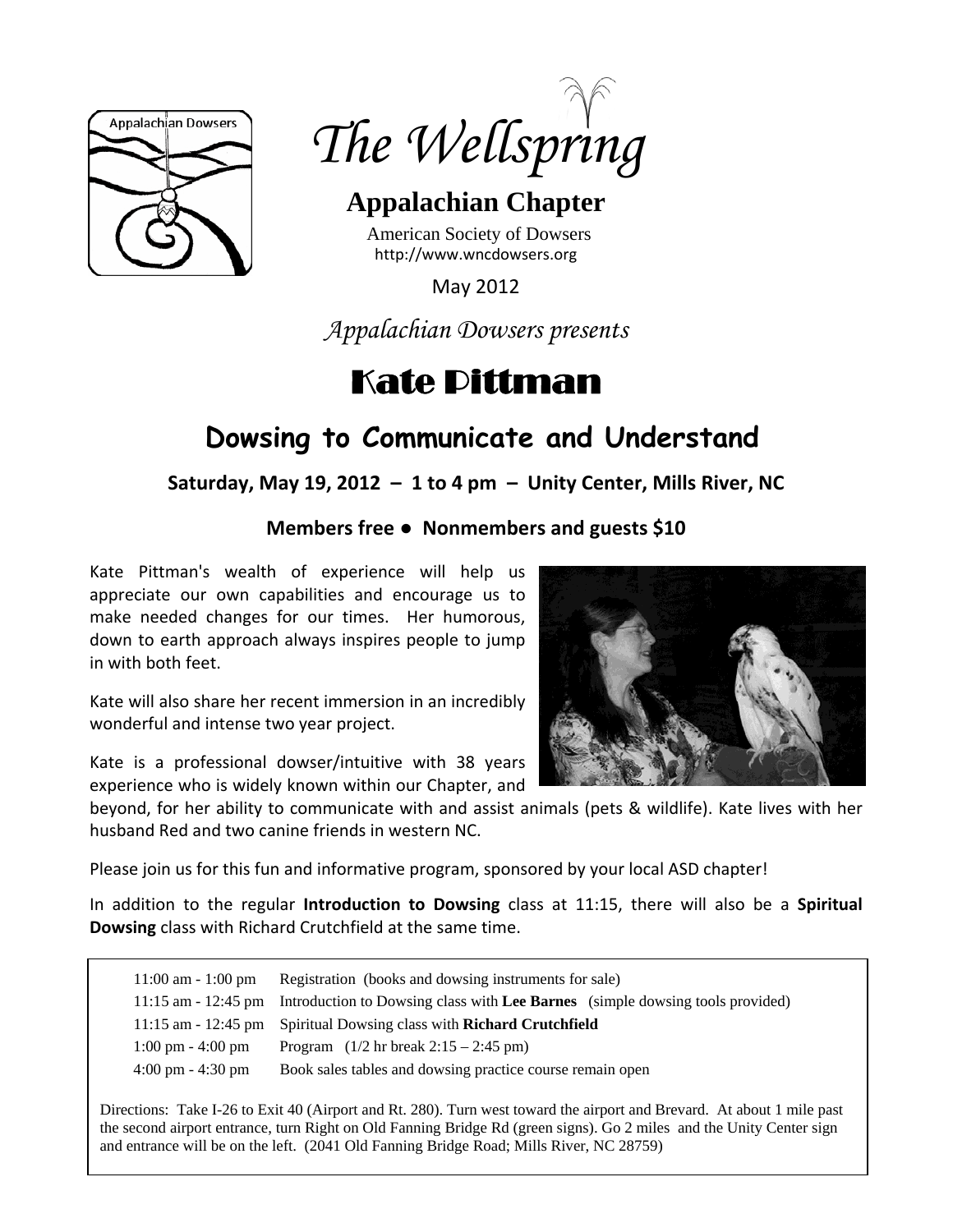### **Not So Subtle Energy**

#### By Roy Dudgeon

The Subtle Energy Research Institute (SERI) website gives the following definition of subtle energy:

"One or more forms of energy which do not appear to be within the electromagnetic spectrum."

Chi, prana, love, kundalani, ether, aura, spiritual and life force energy are other names that are used. Subtle energy (SE) is the energy of consciousness. SE is used in Reiki, acupuncture, feng shui, applied kinesiology, and dowsing, as well as other forms of energy work.

How do we know it exists? Where science is concerned, if energy cannot be measured with a meter, then it does not exist. As dowsers, we know differently.

Scientists do tell us that the observer affects the outcome of the event being observed. This is true of an experiment as well as the "home field advantage" often mentioned in sporting events. Imagine walking into a room where a couple has just had a violent argument. How does that feel energetically? Now imagine entering a sacred site or place of worship. Notice the difference. What you are feeling in both examples is the residual subtle energy that has accumulated in each location from human interaction.

How can we use SE to improve our lives? First of all, there are three rules to remember:

Everything is composed of energy. Energy follows thought and the intelligent human mind can direct thought. Energy can be imposed upon matter.

With these three rules in mind, let's look at a method we can use to change our situations. By setting our intentions, focusing our thoughts through creative visualization and positive affirmations and directing the process with our dowsing device, we can create change. Intention consists of three things. The Desire to accomplish something; the Belief that we can; and Accepting the results as already being fact.

### Now let's do it !

You'll need your pendulum and a circular (or half circle) dowsing chart. Think of something you would like to change. It might be something you want to remove from your life, something you want to add, or change for the better. First ask your dowsing system how this is currently affecting you on a scale of 1‐10. If you get a reading on the negative side, don't worry as you can transform it to your benefit.

Now form a positive image of what you want to achieve, see yourself already being without the problem and having achieved your goal. In removing a negative energy, the pendulum will rotate counter clockwise. Once this has been accomplished, the pendulum will change direction and rotate clockwise transforming the energy to positive beneficial energy for your greater good. When complete, the pendulum will stop. Now check the 1-10 chart again. It may be necessary to repeat the session from time to time.

Remember, if we do something, something might happen. If we do nothing, then we will continue to get what we've been getting. This fits in with my definition of Magick as "probability enhancement".

Infinite love and gratitude to all.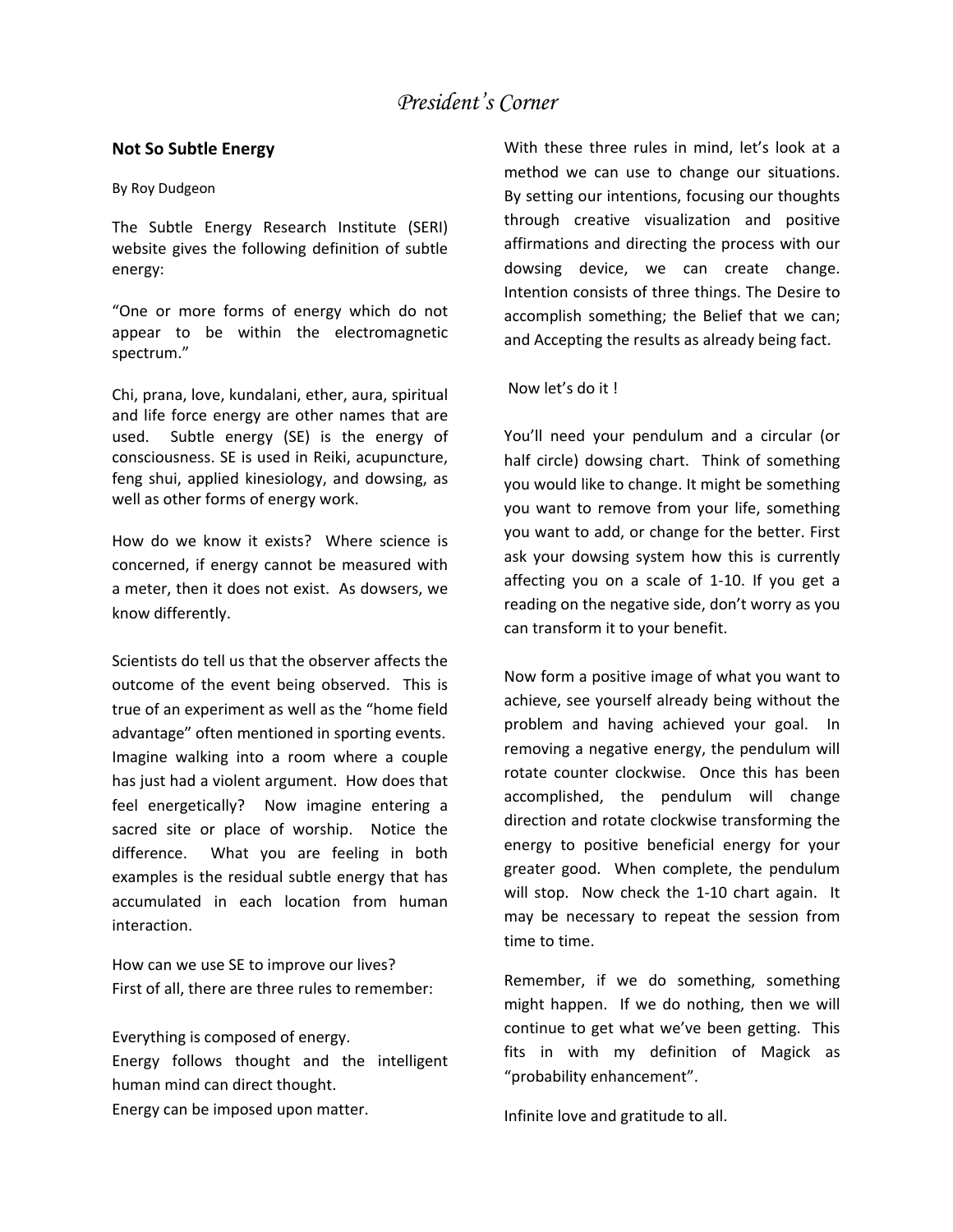# *Announcements*

# **July Social – Saturday July 21**

Dora Nell Hedrick is again hosting the July dowsers' social at her home in the beautiful countryside outside of Waynesville. Arrive between 11:30 and noon with something to share for the potluck lunch. Newcomers are encouraged to come and learn from the pros. **Directions**: west on I‐40 to Exit 24. Turn right at stop sign. Go 1 and a half mile; turn right on Bannock Drive (gravel road). Bear to the right and immediately look for a driveway with a "250" sign (just past another driveway).

# **Coptic Conference 2012**



# **The Emergence of a New Humanity: Transformation into Unity Consciousness**

April 20 – 22, 2012

Holiday Inn, Johnson City TN (800‐465‐4329)

This popular annual conference returns with several noted speakers including well-known intuitive healers Patti Conklin and Gisela Kroeger-Hoffman. (www.thecopticcenter.org)

# **Body-Mind-Spirit Expo Spring 2012**

Dates: Saturday & Sunday, April 14 & 15, 2012 Times: Saturday 10‐6, Sunday 11‐5 **WNC Agricultural Center, Airport Rd, Asheville** (across the road from Asheville Airport)

Theme: "Shift Yourself & Transform the World". With over 50 exhibitors and 30 presentations on all areas of new thought, this expo truly has something for everyone.

# **Earth Day 2012 / Asheville**

When: April 21, 2012, 12 noon – 12 midnight Where: along Lexington Avenue, downtown Asheville (www.avlearthday.org)

On Saturday, April 21st, the 5th annual Asheville Earth Day Festival returns to downtown Asheville in a new location on Lexington Avenue. This FREE family‐friendly festival features musicians from various genres, eco-friendly speakers, a Kids Village, Eco Village, poetry contest and photo contest. Musicians for this year's festival include Mark Farina Mushroom Jazz, New Orleans Suspects, Floodwood (members of Moe), The Fritz, Underhill Rose and a Leaf in Schools and Streets Performance.

# **ASD Annual Convention 2012**



## **Dowsing ‐‐ Pathways to the Future**

**Lyndon State College • Lyndonville, Vermont • June 6‐11, 2012**

Further info: **dowsers.org**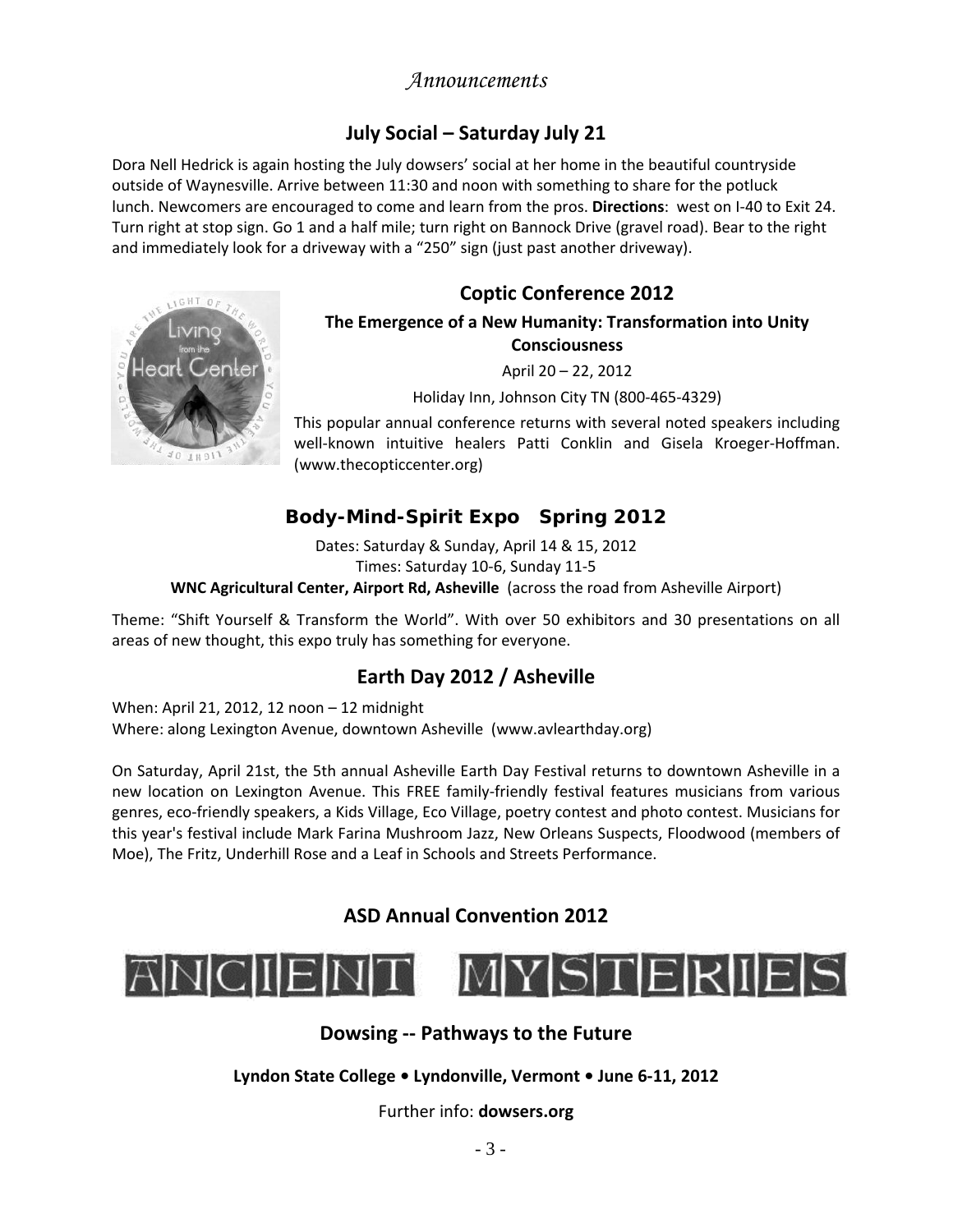# **Dr. Bradley Nelson / The Emotion Code**

When: May 18 & 19 Where: Mountain Lodge in Flat Rock, NC (mountainlodgeflatrock.com) Cost: \$197 for both days (until May 4) Event info: www.healerslibrary.com/category/events/seminars/

### **Events at Crystal Visions**

(5426 Asheville Highway • Hendersonville, NC 28791)

Saturday, April 28th: **Vibratory Attunement Ritual** Saturday May 26: **Annual Garden Party Festival** (www.crystalvisionsbooks.com, 828‐687‐1193)

# **Join the national ASD**

The Chapter encourages all local chapter members to join our parent organization. Dues are \$50 annually. You get a subscription to The American Dowser, a discount on the cost of the national convention, and a bookstore discount. Visit www.dowsers.org.

# *Chapter Outreach*

Lee Barnes, Marty Cain, Roy Dudgeon and Richard Crutchfield imparted their dowsing wisdom at the White Horse in Black Mountain on March 24, as part of the Horse's **Spirit Series** of events.





### Chapter Officers, other Board Members, and Associates

|                              |                            |                            | (area code 828) |
|------------------------------|----------------------------|----------------------------|-----------------|
| PRESIDENT:                   | Roy Dudgeon                | dudge@att.net              | 458-5675        |
| <b>VICE PRESIDENT:</b>       | Chiwa                      | chiwaz@earthlink.net       | 298-0426        |
| <b>SECRETARY:</b>            | Nancy Baumgarten           | nancy@psykids.net          | 689-9710        |
| TREASURER:                   | <b>Rusty Ault</b>          | compault@bellsouth.net     | 693-6556        |
| DIR. AT LARGE:               | Lee Barnes                 | lbarnes2@earthlink.net     | 452-5716        |
| DIR. AT LARGE:               | <b>Richard Crutchfield</b> | highwatchdowsing@gmail.com | 274-3423        |
| <b>SOCIALS:</b>              | Marilyn Gasque             | dowsingdaily@bellsouth.net | 692-5197        |
| <b>BOOK SALES:</b>           | Victoria Rubley            | vic.rubley@gmail.com       | 335-4035        |
| NEWSLETTER/WEB: Paul Bennett |                            | paulwbennett@bellsouth.net | 692-6599        |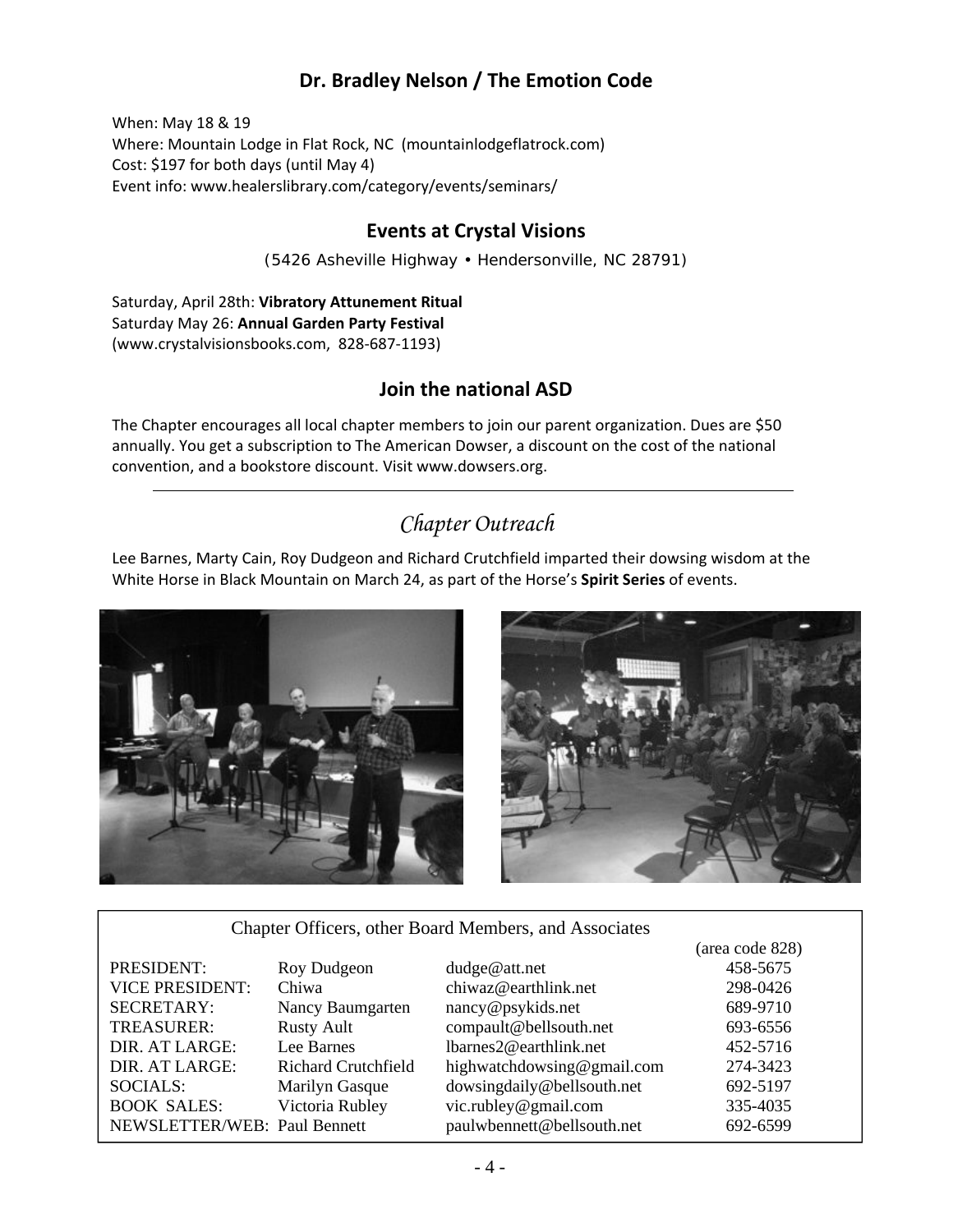# *Member's Corner*

### **Trapped Emotions Released; Eyesight Restored to Normal**

#### By Fran Westin

I would like to share a true personal experience I had using the Emotion Code, a method of using muscle testing to release trapped emotions, which has been developed by Chiropractor Dr. Bradley Nelson, after he was given the gift of the information "from above." His web site is healerslibrary.com, where a couple of chapters from his book can be downloaded. I am so excited that he is coming to Hendersonville, NC, for a weekend workshop on May 18th and 19th!

A friend of mine from college days invited me to accompany her to Spain in December, 2011, to share a week of vacation in her time‐ share in Marbella. Due to the holiday season, we found the best day to return was Christmas Day. Fortunately, I had scheduled my yearly eye check‐up for Monday, Nov. 28th, so that I would be stress-free about my eye health as my mother has glaucoma, and therefore, I am a candidate. Unbeknownst to me, glaucoma was not my major eye health challenge that day!

After taking pictures of my eyes, I was informed that I had a hemorrhage in my right eye and that it was very important that I return on Friday, Dec. 1st for a follow‐up to see if it were enlarging. If it were expanding, then surgery would be the next step as, if it kept growing, I could lose my eyesight in that eye. I was shown the picture and saw what the camera had found.

Now one would think that possible loss of one's eyesight would trump what had now mushroomed into a twenty‐five day trip to Spain and Portugal! To this day I am astounded that I did not feel

much apprehension and hand‐wrenching worry about it. My thought was, "O.K., I have the Emotion Code. This is a great time to see if it really works. I will release trapped emotions each day and see if that will keep it from increasing, not really thinking that it might decrease it!" Against the doctor's comfort level and taking full responsibility for the outcome, I made another appointment for Tuesday, Dec. 27th, exactly one month after learning about the hemorrhage.

I spent about fifteen minutes each day releasing, on average, three emotions, which interestingly to me, is the amount my body was willing to release at one session, each time telling me that more could be released in twenty-four hours. As I look back on this, I am still amazed at the peace I had about using this method and the confidence that it would work. After all, this was my eyesight! What was I thinking?

Two days after returning from my trip, I hot‐ footed to my appointment, not at all prepared for what the photographs of my eyes revealed. After looking at the results, the doctor said, "It was the right eye, right?" I said, "Yes." He said, "Well, I know it was, because I have the before and after pictures of both of your eyes. But there is no hemorrhage now in your right eye. It is completely healed. I don't know what you have been doing, but whatever it is, keep it up." After looking at the pictures myself, I then proceeded to show and tell him what I had been doing as I usually carry a copy of the Emotion Code chart with me. I give thanks, I give thanks, I give thanks!

*Fran Westin is a member of Appalachian Chapter.*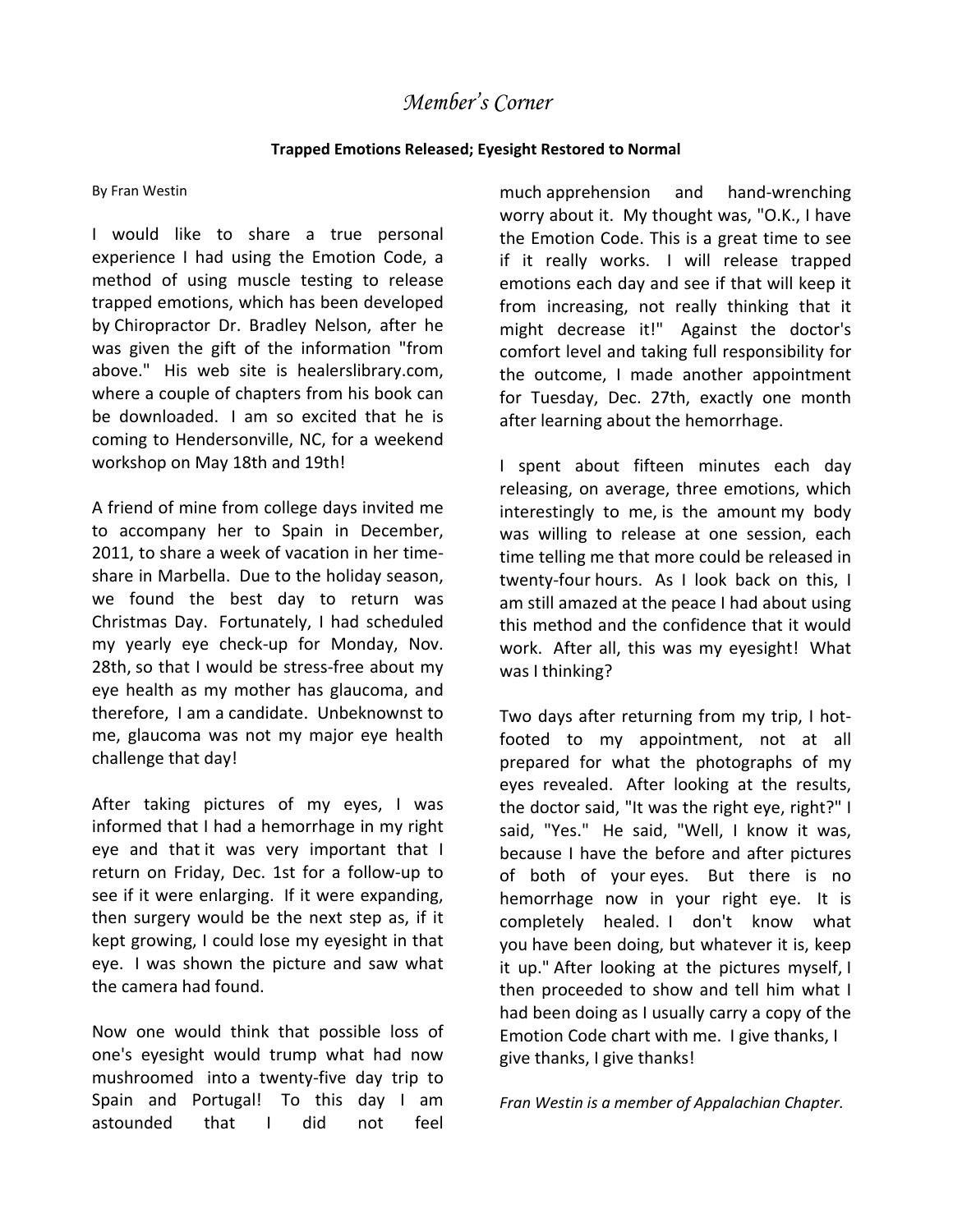# *Accessing Your Intuition – Automatic Writing*

### *This is the second topic in a series about how to access your intuition.*

This series will outline various ways to get in touch with your inner knowledge, to receive the messages that want to come through to you. There are a few principles that are common to all these methods, which will help you connect to the source:

- 1. Be calm and receptive to guidance and information
- 2. Be in the moment as much as possible, free from interference and distractions.
- 3. If there is an issue or question that you have been concerned about, state the question to the Universe and let it go for now.
- 4. Release any expectations about the answer.
- 5. Maintain respect for the source of information, trust in its value, and be appreciative.
- 6. Ask the question again and allow a few seconds for the response.
- 7. Express appreciation.

## Automatic Writing

### *Adapted from www.crystalinks.com/automatic\_writing.html (Ellie Crystal)*

Automatic writing is a method of channeling messages from the spirit world that works well for some people. The message is written down – you don't have to remember it. You do have to interpret it, though.

- 1 You can write on paper or at a computer. Get calm and free of distractions. Release any expectations. Setting a timer will help you release your focus from the external world.
- 2 Mentally or out loud, invite the presence of a spirit guide or higher self, or whoever you wish to receive input from.
- 3 A specific question may help to start the flow of information. Just start writing anything that seems to be there, even if it seems like you are making it up yourself. It often helps to shift your conscious focus elsewhere.
- 4 Don't try to interpret or process the material as it comes. . The intuition operates outside of the limitations of your experience. Sometimes you might get messages that are poetical or metaphoric whose meaning is not immediately clear.
- 5 You can ask about who the guide is up front, or later on.
- 6 Genuine guidance will always be supportive and uplifting in nature. If you are uncomfortable with the feelings surrounding the message, stop.

### Our own long-time member Marilyn Gasque adds:

Do not be surprised if you find yourself just scribbling on the paper at first - they may be trying to get on your wavelength/frequency/vibration (when I started 60 pages of scribble came out before words and sentences came through.) Also, being grateful is nice and give thanks often, as they like acknowledgement. Eventually, they may want to set a regular writing time with you. Move out of the way! Or just change channels.... Ruth Montgomery's books have inspired me and can be helpful.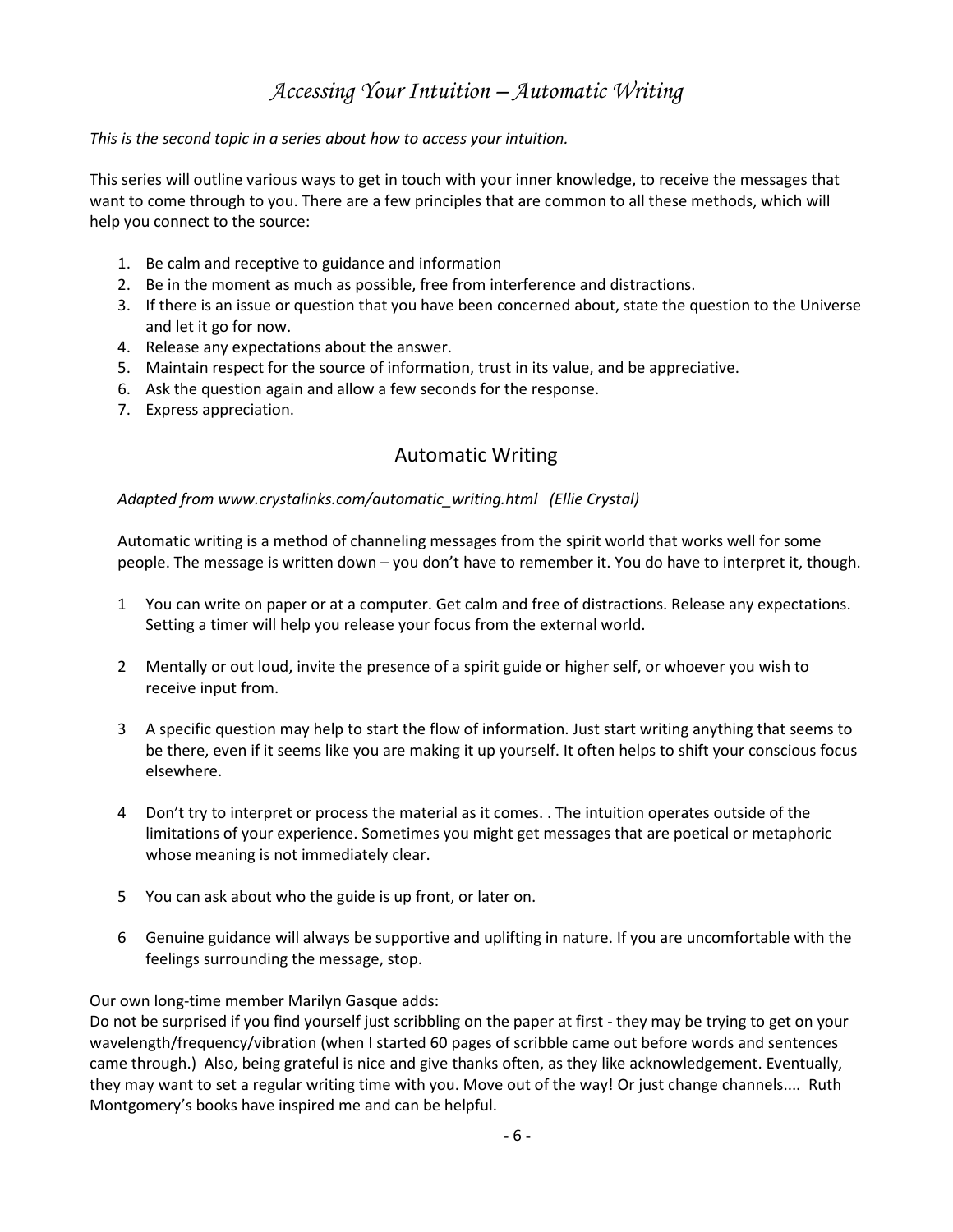### **Gluten**

### By Margery Bastian

Celiac disease (CD) is an auto‐immune reaction. Approximately two million people have CD and do not know it. Gluten is not a single protein, but is made up of several proteins. Gliadin and glutenins are both toxic to celiac sufferers. Some people who have reactions lack the mechanisms to properly digest gluten, because they have not adapted to handling the complex, long chain molecule. You may have eaten gluten products for years, and not notice or have any reaction, but this can occur any time, maybe even when you are a senior. The factors for the loss of gluten tolerance and the development of autoimmunity are not completely understood. In my estimation, I would say if we have eaten a lot of gluten products over the years, our systems probably have said, 'enough'.

Gluten is a protein component of wheat, rye and barley. Oats in their natural form do not contain the gluten protein. Most fields where oats are grown as well as the mills that produce and store oats, also manufacture wheat, barley, or rye resulting in cross contamination. Research shows that most patients with celiac disease can tolerate oats in their pure uncontaminated form. There are exceptions where some people do react to the oats. I have read that getting the steel cut oats is the best one. Other grains that contain gluten are spelt, kamut and triticale and their derivatives. Some people say they don't react to them, so congratulations, but they are not gluten free.

You may have been diagnosed with Gluten Sensitivity, Celiac Disease (CD) or even a Wheat Allergy, or even suspect you have one of them. If so, try doing without the gluten foods and see how you feel. I feel this is the best way to determine if there is such a problem, though there are those who disagree with me. If you question it, get a diagnosis.

One of the effects of CD is termed leaky gut, where

the intestine does not have a sealed wall, but rather has doors that open and close, increasing permeability and allowing the molecules, including toxins, to pass through into the bloodstream. If you have started and been on the Gluten Free Diet (GFD), antibody levels will return to normal and the damaged villi will repair.

### Wheat Allergy (WA)

The onset can occur in minutes to hours. Some symptoms include skin irritation, GI tract problems, respiratory tract problems, wheat dependent exercise induced anaphylaxis, occupational asthma and rhinitis. You may only get one or several of these.

### Gluten Sensitivity (GS)

The onset can go from hours to days. This is not an allergy, and not an autoimmune response. It is difficult to diagnose, so do your homework on doing without and then ingesting some gluten to test it out. Some symptoms are behavioral changes, bone or joint pain, muscle cramps, leg numbness, weight loss and chronic fatigue. You may only feel tired, like I do, so minimize the gluten, and decide to only eat it when you go out. You may not have any reaction then. You just have to test it out for yourself.

### Dermatitis Herpetiformis (DH)

It is presented with blistering rash, occurring in 5 to 20% of patients with CD.

### ADHD and Autism

People with CD are more prone to develop neurological disorders including ADHD. It has been shown in studies that neurologic disorders that occur in CD are broader than previously reported. One lady whose son developed autism put him on a gluten free diet and it made a big difference. It has also improved the behavior of other children with autism.

*Marge Bastian is an herbalist and nutritionist. Treatments for medical conditions should always be coordinated with a medical professional.*

 $\overline{\phantom{a}}$